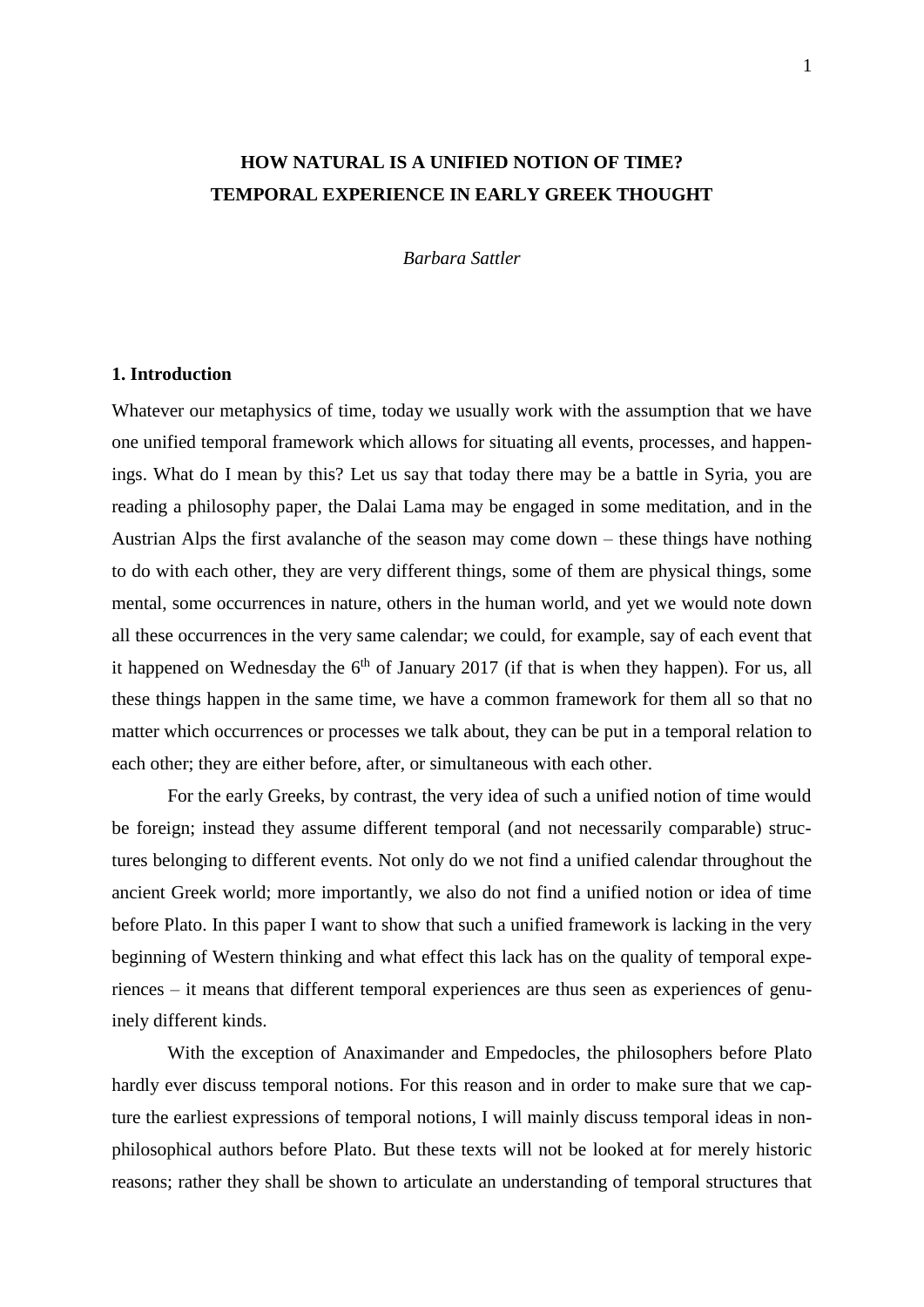questions many of our modern temporal conceptions. A look at ancient notions of time suggests that our notion of time as unified is not something we gain directly from experience, but rather that such a unified conception is an interpretative or theoretical overlay.

## **2. Lack of unification**

Today we distinguish different aspects of temporal experience,<sup>i</sup> such as duration, sequence (i.e., the temporal order of before and after), those aspects that we express in terms of different tenses (recalling the past, facing the present, and anticipating the future), and, perhaps, the passage of time.<sup>ii</sup> But all these features are seen as different aspects of one unified time ("time" in the singular). If we look at the early ancient Greeks, by contrast, what we count as different aspects seem to be different types of experiences altogether. There are different kinds of temporal notions capturing different kinds of temporal experiences that are in the beginning not connected with each other: (1) there are notions of duration; (2) notions indicating sequence; (3) notions indicating measurable time; (4) notions linking time with agency; and (5) tense.

Some of the literature on memory has pointed out the fragmented character of memory, that it contains gaps, as well as different and, in part, disjoint narratives<sup>iii</sup> – features that also could be seen as suggesting that our conception of time as unified may not be something we can take for granted. We will see, however, that the disunity for the early Greeks is of a somewhat different kind – with them we are not dealing with gaps that are due to things being forgotten, some lack of memory; rather there are several temporal aspects that are not seen as belonging to the same kind of experience; furthermore, these disunities cannot simply to be brought into a linear succession, as John Campbell thinks is ultimately possible for all autobiographical memory.iv

Let us have a closer look at the different kinds of temporal notions in early Greek thinking; due to constraints of space, I will only be able to give a very rough sketch and to point to a few examples for each notion.<sup>v</sup>

(1) *"Chronos"* is the most important notion of duration; scholars often understand it as *the* equivalent to our term "time" in such a way that other temporal notions could be subsumed under it. However, this is in fact only the case from Plato onwards. In the very beginning of Greek thinking, *chronos* indicates solely a particular time span – it is either qualified as a long or short time, or simply by itself understood as a long time. But *chronos* originally does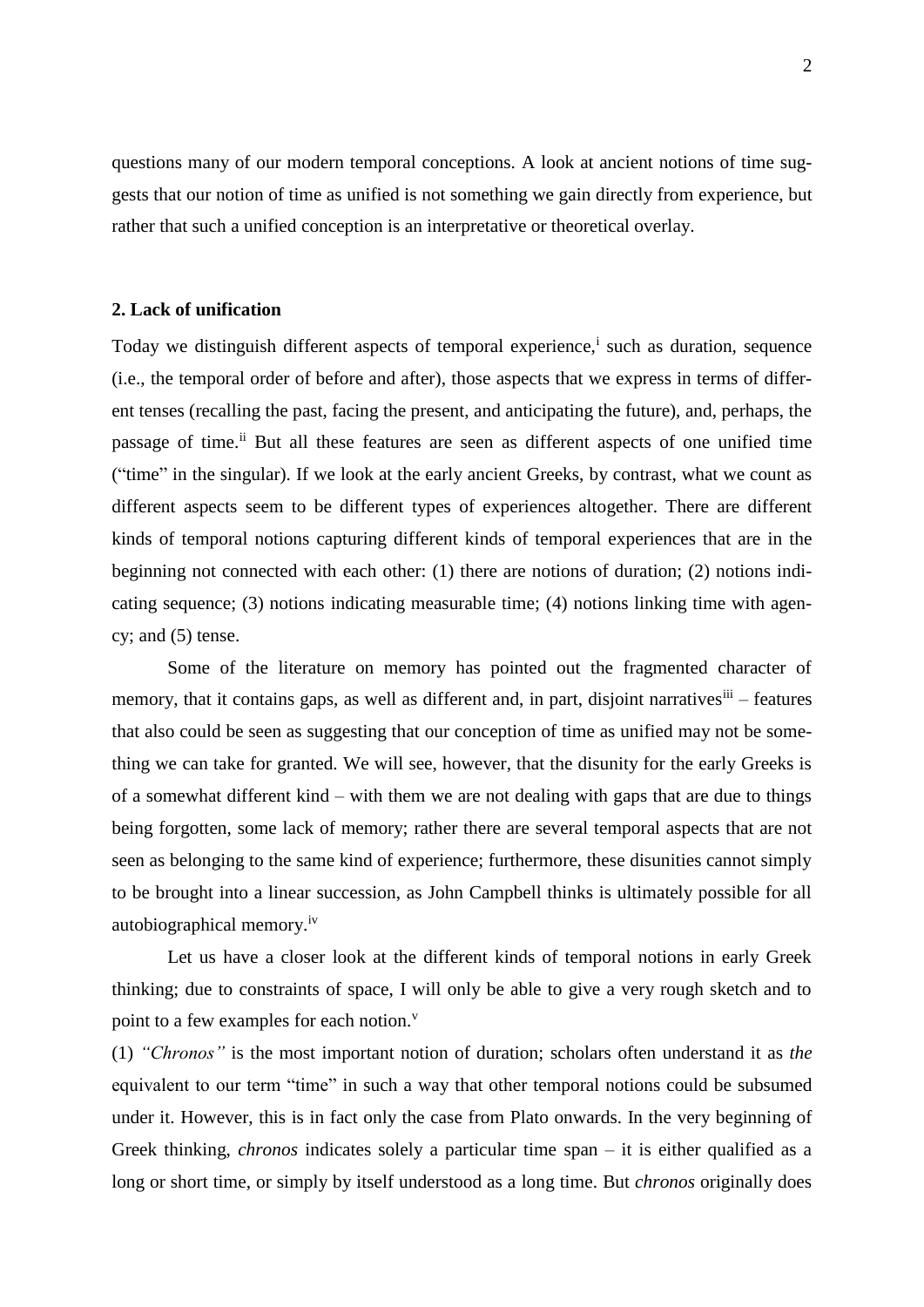not indicate a time that is measured with the help of any units; rather we are just experiencing something as lasting for some duration or as (too) long. Let me give you two of the earliest examples, from Homer's *Iliad and Odyssey*:

In *Iliad* Book III, the old leaders of the Trojans sit upon the wall and when they see Helen coming upon the wall they say to each other:

There is no blame on Trojans and well-greaved Achaeans if for a long time (πολύν χρόνον) they suffered hardship for such a woman; wondrously like is she to the immortal goddesses to look upon (lines 156-158).

*Chronos* qualified by the adjective "long" is also what we find in *Odyssey* book V, where we hear that when Odysseus is sailing off from Calypso, he gets into a storm, his mast breaks and he is thrown into the sea:

As for him, long time (πολύν χρόνον) did the wave hold him in the depths, nor could he rise at once from beneath the onrush of the mighty wave, for the garments which beautiful Calypso had given him weighed him down (lines 319-321).

In both passages *chronos* is qualified as a long time; and both passages show that *chronos* is not only used to express a long duration, but, fairly typically for the early understanding of *chronos*, a particular long time, namely a negative time (the time Odysseus is under water, the time suffered in the case of the Trojans). There is a lot of waiting and wandering around in the *Iliad* and *Odyssey* and it is here especially where *chronos* comes in. This suggests that *chronos* is not simply understood as a neutral temporal framework (which embraces all events and lets us locate every process and event), but rather as expressing a specific emotional experience of duration. And *chronos* does not seem to be used to serve the interest of chronology. This does not mean that there cannot be a very sophisticated architecture of narrative time. For the *Iliad*, for example, Taplin has shown how the fourteen actually narrated days in the *Iliad* are marked by clear signs of closure and anticipation, and the role that the sequence of night, dawn, midday, etc. plays.<sup>vi</sup> But if we attempt to reconstruct the exact sequence of events of the Trojan War with the help of the *Iliad*, we famously get entangled in inconsistencies.<sup>vii</sup> There is no suggestion that *chronos* provides us with an overall framework or is an essential part of a chronology (as the different days and nights are). While we do find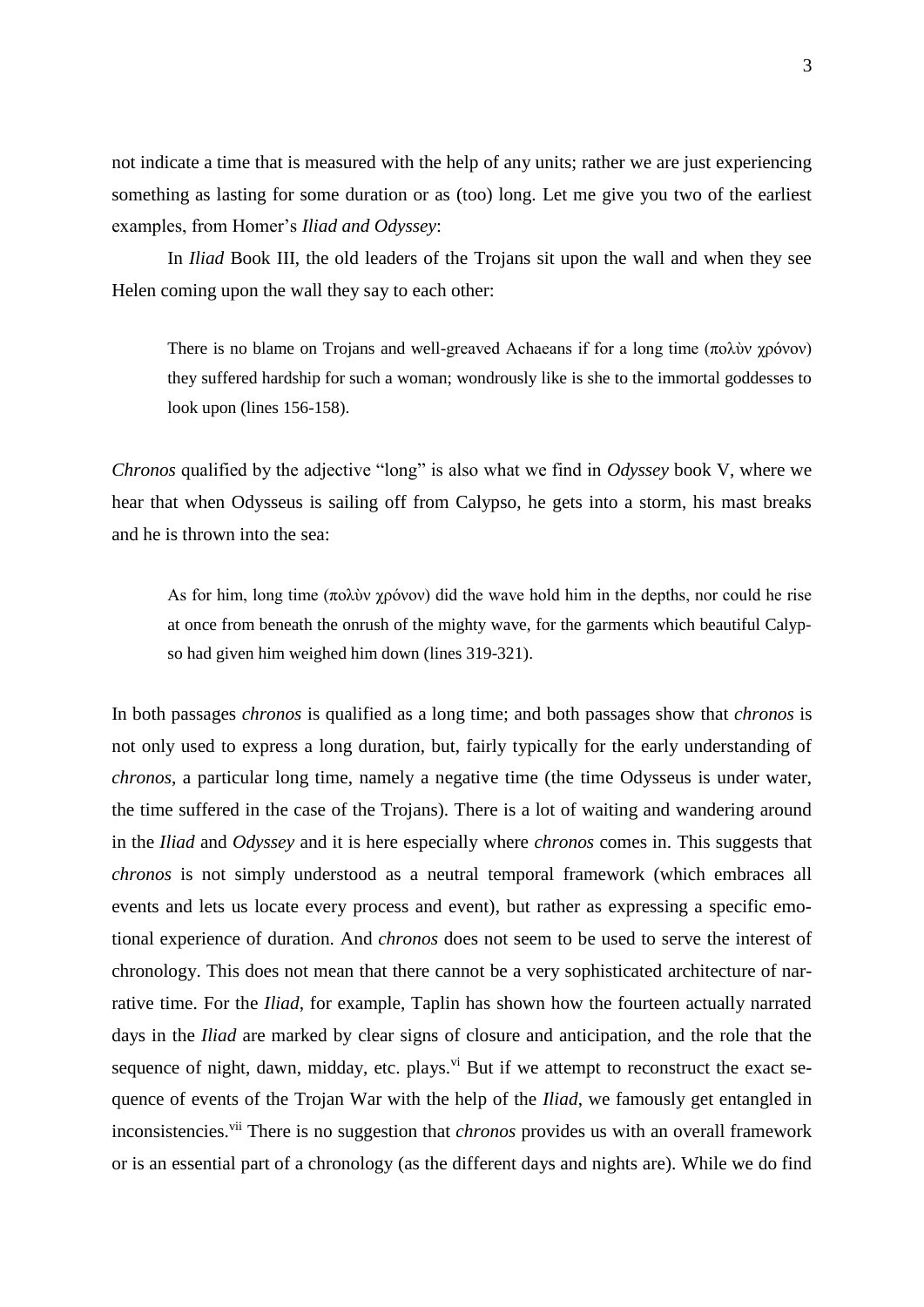relations of order in the *Iliad* and *Odyssey* – with the unfolding of the narrative as well as with the sequence of night, dawn, midday, etc. – these definite relations are not explicitly linked to the experienced duration; there are no points that can serve as markers within *chronos* in its earliest occurrences.

This usage of *chronos* in Homer also suggests that our sense of duration need not be connected with measurability<sup>viii</sup> in the sense that we can say at least roughly how long something lasted<sup>ix</sup> – a connection, which, for example, Mayo assumes as naturally given.<sup>x</sup> According to Mayo, we "cannot endure through an interval of time without measuring it" (1950, 71).<sup>xi</sup> By contrast, in Homer we find the idea that a certain duration is just experienced as too long, or even endless seeming. It is not connected with the idea of measurability by the narrator, and we have no reason to assume that Odysseus had a sense of how much time had elapsed since he got under the wave.

(2) There are basic notions indicating sequence, like "before" and "after". These notions do not yet give us measurability, but are in some sense more basic: for it may be the case that we can tell whether one event happened before or after another event (or simultaneously, for that matter), without thus necessarily knowing how much before or after they took place or how long either X nor Y lasted; all we may be able to say is that X occurred before Y. Usually, earlier and later ordering is asymmetric, not reflexive, and transitive.<sup>xii</sup>

In early Greek thinking, notions like "before" (*proteron*) and "after" (*hysteron*) are often expressed as adjectives, but never as adjectives qualifying *chronos*. xiii Rather they seem to qualify people or things, like properties of things, so we find talk about "*andres proteroi*" ("former men", *Iliad* XXI.405) and "*anthropoi proteroi*" ("former human beings", *Iliad* V.637, XXIII.332 and *Theogony*, line 100). In translations the adjective "former" or "old" is usually applied to times, but for Homer and Hesiod it is literally applied to human beings.

(3) There are a couple of temporal notions that express certain temporal units bound to natural processes and thus express what we can call measurable time; for example, *hêmera*, the day, *meis*, the month, or *eniautos*, the year. But it is only from the 5<sup>th</sup> century BCE onwards that *chronos* is seen as what is measured with the help of these temporal units. So in Sophocles' *Oedipus at Colonus* lines 607ff. we find the idea that "*chronos* brings forth countless nights and days." Here measurable time (expressed in terms of units of time like night and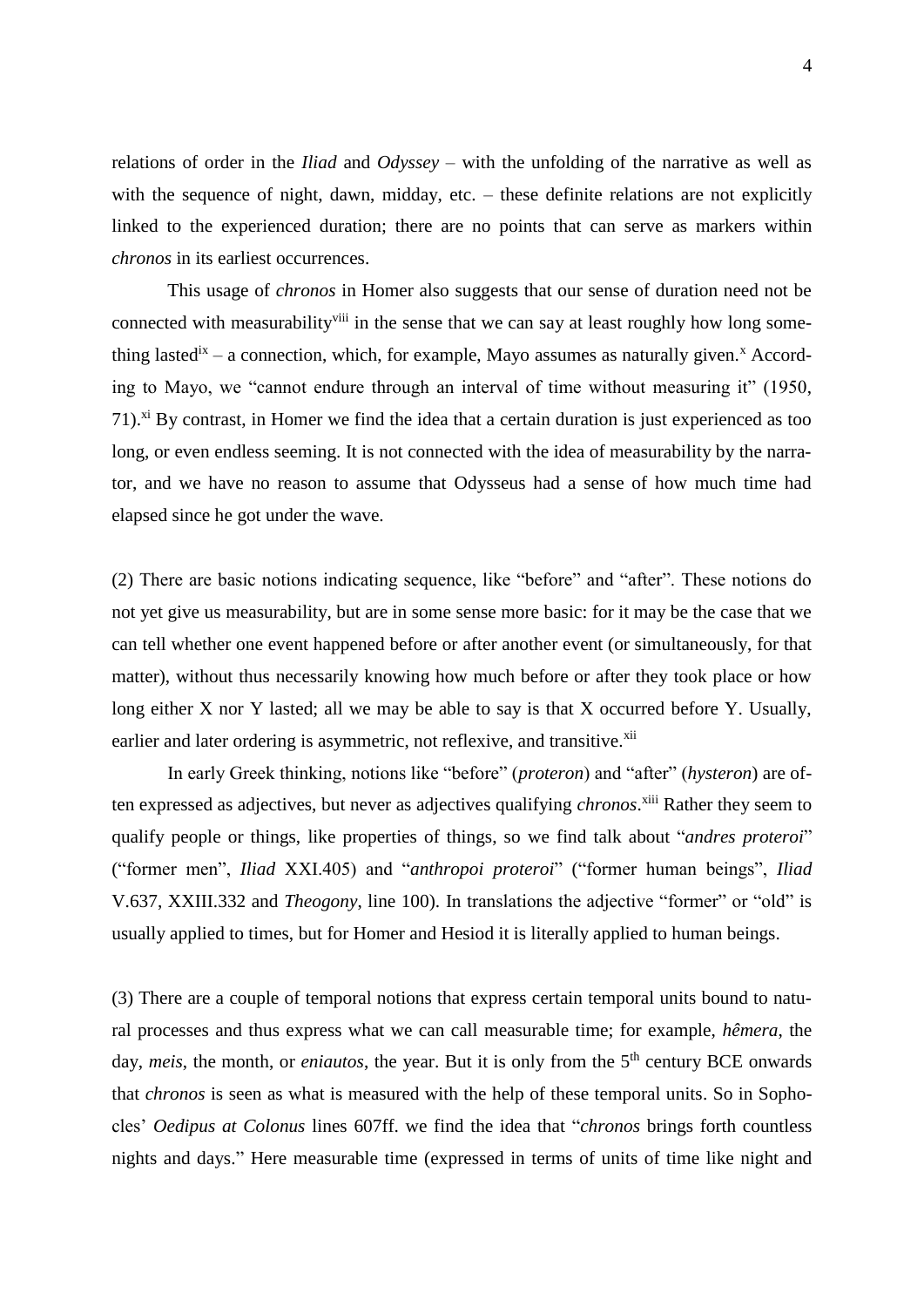day) is connected with long time (*chronos*) by having *chronos* bring forth nights and days – presumably as its parts, so that we can say how much *chronos* has passed. But before the tragedians, these temporal units do not seem to measure something else, time, as we would assume. For example, in Homer we find the expression "as the year rolled round, and the seasons came on" as a standard phrase expressing long time – "year" and "season" do not measure time; rather they themselves are what rolls around and comes on.

Moreover, these units are not always primarily used for exact quantitative measurement; rather they often also have a qualitative sense. Thus different days of the month can be seen as suitable or unsuitable for certain activities, for example, the twelfth day is good for weaving since then also the spider allegedly weaves its web. $^{xiv}$  A day is the unity that connects different experiences together<sup>xv</sup> and can also be identified with the fate experienced.<sup>xvi</sup>

(4) There are temporal notions indicating agency, like *kairos*, which means the right or a critical time. *Kairos* as the appropriate or critical time has no connection with measurable time, and it is also not connected with the duration expressed by *chronos*. Its original meaning is "due measure", "proportion", "what is vital", which is then interpreted in a temporal sense to mean the critical time or opportunity to act.

*Kairos* is a notion that is of special importance in early medical writings: in the process of healing certain times are especially critical for applying a treatment and for the success of the healing process. For example, in the treatise *Regimen in acute diseases*, a part of the Hippocratic corpus, we find a discussion of *kairos* as the right time to administer gruel (one of the main medical drugs, it seems, at that time). Unseasonable (that is, going against the *kairos*) administration of gruel or unseasonable feeding or fasting is understood to lead to attacks in the body. xvii And in the treatise *On Fracture kairos* is the vital point of time in the healing of a fracture: it can be dangerous for the whole healing process or exactly the right time to apply some treatment.

*Kairos* is also prominently used in the context of Pindar's odes celebrating the winners of Olympic (and other panhellenic) Games.<sup>xviii</sup> But it is not, as one might expect, the critical time the winner grasps in order to gain victory in the competition. Rather, it is a time for right action more generally: for example, in Pindar's *Olympian Ode* II, lines 54-56, we hear that Theron, ruler of Akragas and winner of the chariot race in the Olympic Games in 476 BCE, has "wealth embellished with virtue", which is what provides *kairos* for achievements.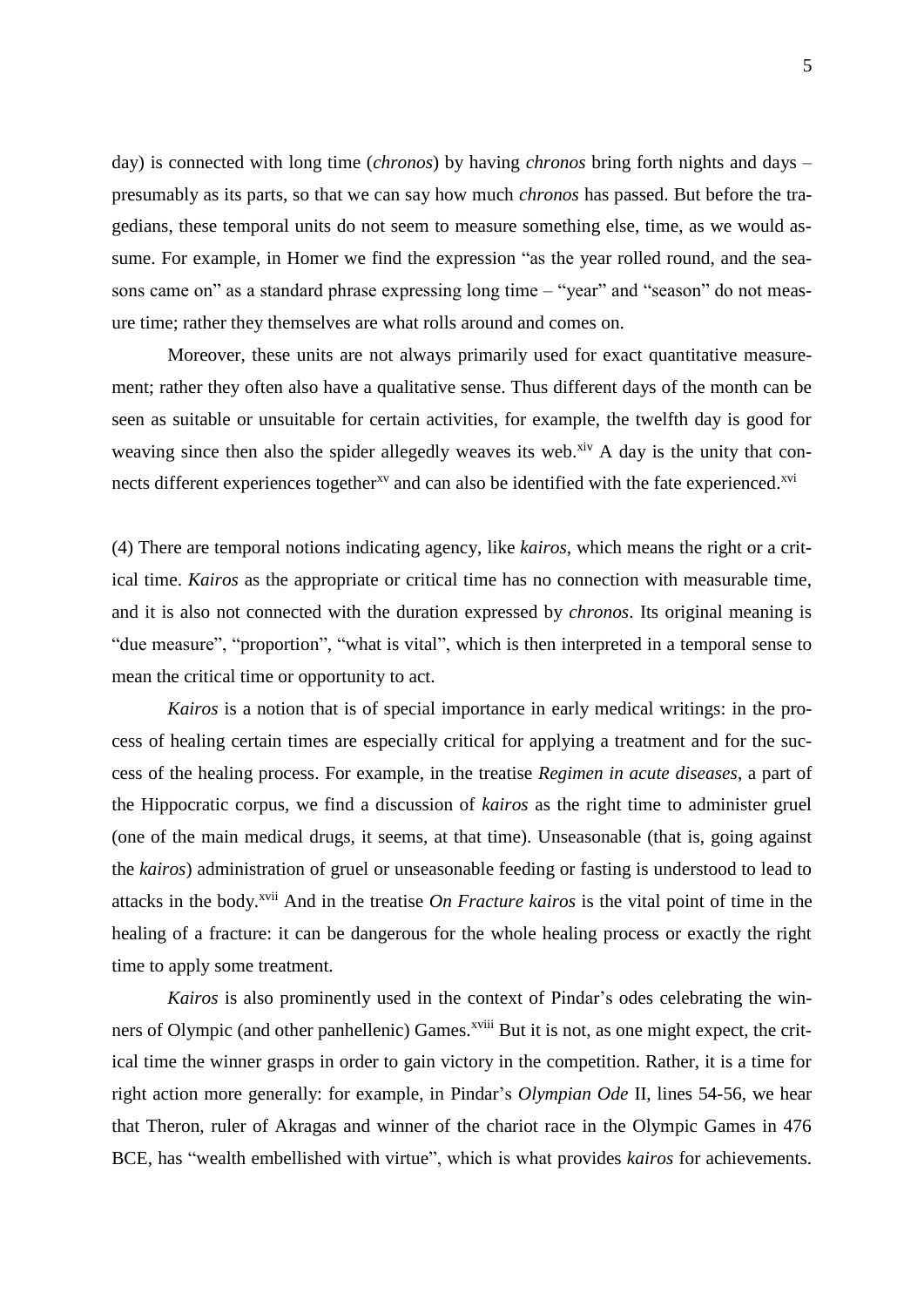Wealth combined with virtue (*arête*) is what will lead to the right time for successful agency. What is characteristic of *kairos* is also that it has to be grasped quickly; otherwise the opportunity may be lost.

As the critical time to do something now that will have important consequences for later, *kairos* intimately ties the present to the future: I act now so as to bring about a certain effect in the future, for example, the healing of a patient. My intention for my action in this critical time can be seen as essentially future directed.<sup>xix</sup>

(5) Finally, the experience we express with the help of tense is also not connected with the experience of *chronos*. While there seems to be a clear awareness of what we call the arrow of time early on, it is only with Plato that the direction of time is clearly coupled with *chronos*. And in early Greek thinking we also find the possibility entertained that for moral or metaphysical reasons the normal direction of time might be reversed. For example, in Hesiod's *Works and Days*, we find the idea that acting in accordance with the seasons is the only way for us human beings to keep temporality as well as morality under control. Only this will ensure that rivers will not run backwards and babies will not be born grey. The threat of children being born with grey hair because of moral chaos shows how temporal order is seen as closely bound up with moral order: our immoral actions will turn the normal temporal structures upside down.

Comprehending how exactly tense is understood by the ancient Greeks is complicated by three factors:

(a) What we take as the grammatical tenses of the Greek verb can be as much an indication of aspect as of tense, and especially express aspect in the moods other than the indicative. The three basic stems of the Greek verb – present, aorist, and perfect – correspond to three basic kinds of aspect – durative, punctual or completed, and resultant or stative. If we look, for example, at the verb form we classify as the past tense aorist in Greek, this verb form may simply express the punctual character of a happening, rather than the idea of a past happening. xx

(b) Furthermore, what we would call the present tense is not only understood as indicating the present moment (day, year, etc.). Rather, some philosophers relatively early on understand it also as indicating something outside of time, something like eternal truths.<sup>xxi</sup> The first hint in this direction we find in Parmenides' poem, which claims that what truly is "neither was nor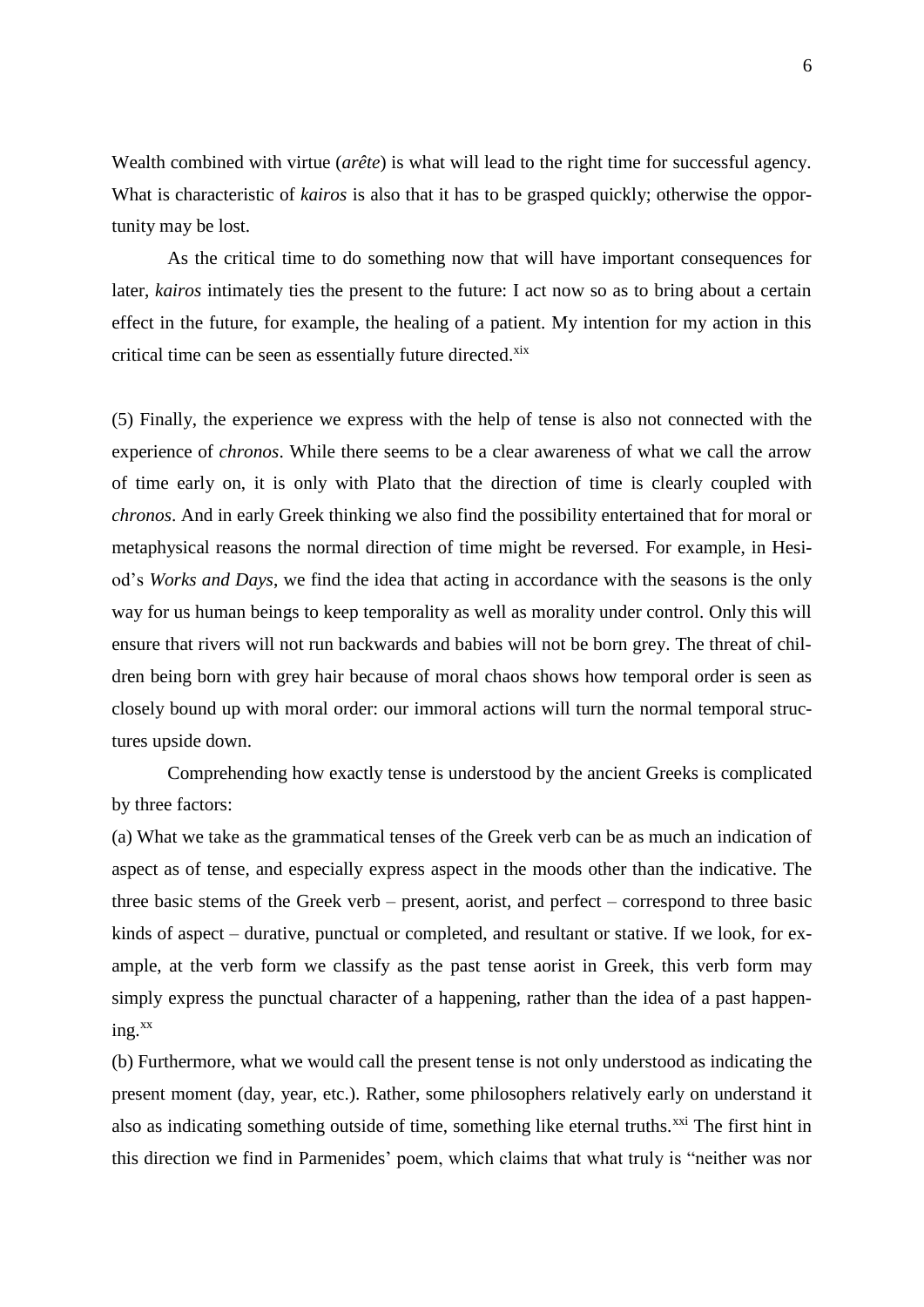will be, since it is now, all at once".<sup>xxii</sup> As a result past, present, and future tense are not necessarily understood as referring to temporal dimensions on the same footing, on what we since McTaggart understand as the A-series. Rather, on this understanding of the present tense, it is opposed to past and future.

We may think that this understanding of the present is only to be found with some philosophers, but in fact Parmenides' understanding of the present as indicating eternity seems to take up Hesiod's account of the "race of the blessed" as those who always *are* (αἰὲν ἐόντων). And the present is also treated remarkably differently than past and future when Homer and Hesiod take it as the point of view from which we look to past and future things. Today we usually talk about "past, present, and future" (or the other way round) as a linear sequence that is independent of the person experiencing it. By contrast, Homer and Hesiod usually talk about the present first, then about the future, and finally about past things: it is "things that are, shall be, and were".<sup>xxiii</sup> True, this is a poetic formula for all things, present, future, past, and so may be seen simply as a different way of talking. But it is remarkable that the order given is not linear; rather the relation of the different dimensions is seen from the perspective of our experiences – it starts from where we are, here in the present moment, goes forward to the future things, and then backward to the past ones.<sup>xxiv</sup>

(c) Finally, words explicitly expressing "the future", and not just "future things", are only relatively late phenomena. In order to express the future time we do find the term "*chronos*" specified by an adjective or participle of motion (for example, by "*epherpôn*", which means creeping up, or "*mellôn*", meaning that one is about to do something). But we only find these expressions centuries after Homer and Hesiod. Interestingly they all seem to be found first in Pindar in the first half of the  $5<sup>th</sup>$  century BCE, so with a poet who is actually paid for writing odes praising past victories in sportive competitions. One way in which the future is understood in Pindar is as something that is already there and has now, in the present, come to us: "Approaching from far away, the future has arrived and made me ashamed of my deep debt" (*Olympian Ode* 10, 7).xxv

The understanding of temporal structures I have sketched so far concerns *early* Greek thinking. But this thinking develops soon afterwards: first the notion of *chronos* becomes the dominant temporal notion and is connected with the idea of measurement. Furthermore, there is increasing demand from the historians for a unified temporal framework.<sup>xxvi</sup> And finally with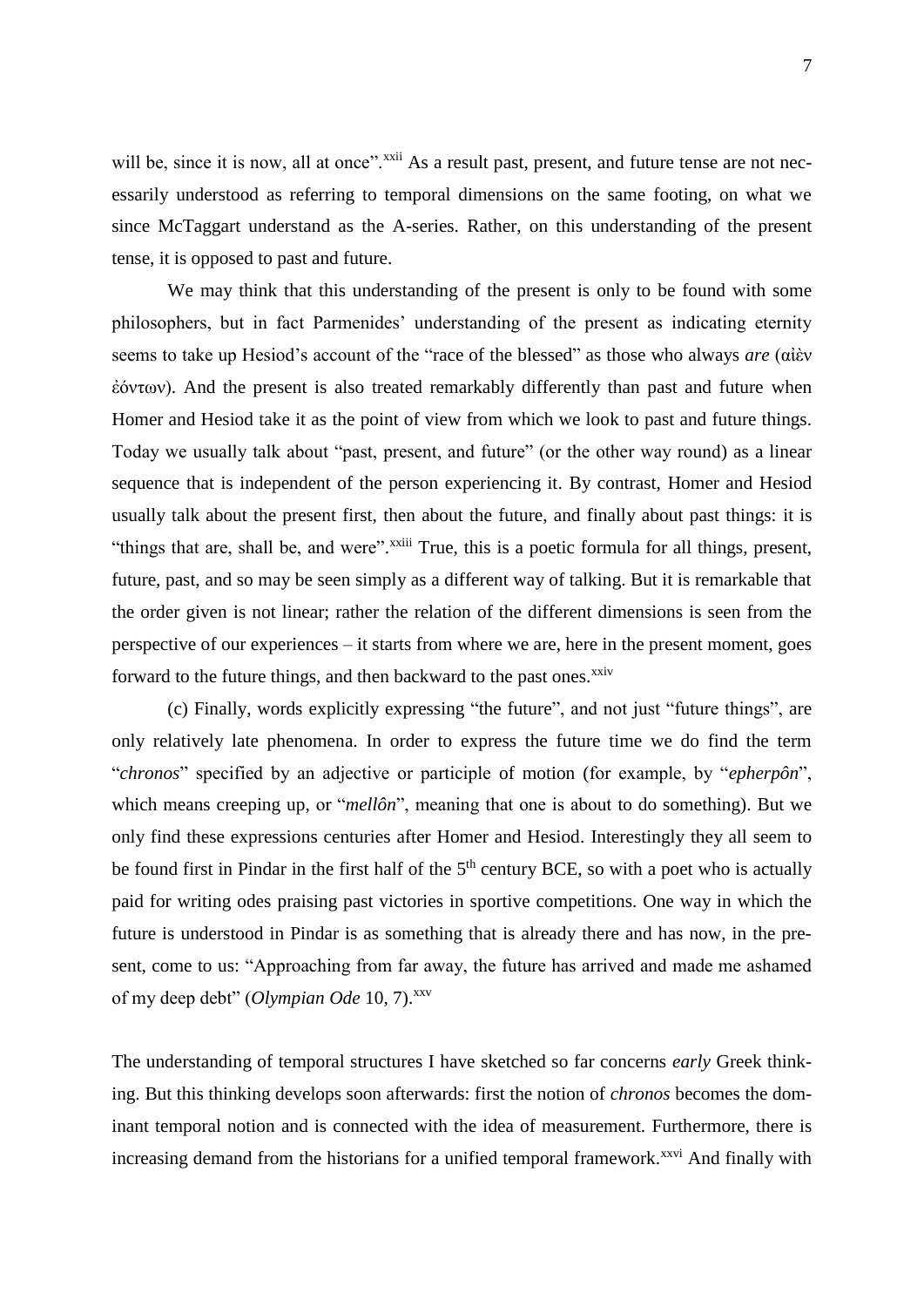Plato we do indeed get what we can understand as a unified account of time.<sup>xxvii</sup> However, given the limits of space here, rather than looking at this process of unification, what I will do in the second part of this paper is spell out what the lack of a unified notion of time in early Greek thinking means for human temporal experience.

#### **3. Consequences for Temporal Experience**

In contrast to us, the early Greeks were much more oriented towards the motions of the sun and stars, and their time was structured much more by these motions than by clocks.<sup>xxviii</sup> There were certain kinds of clocks available, like sun-dials and water-clocks, but they did not structure the normal rhythm of the day (water-clocks, for example, were prominently used to make sure accuser and defender at trials got the same amount of speaking time). And the notion of hours became important only in the  $4<sup>th</sup>$  century BCE.<sup>xxix</sup>

While these features do distinguish how time structures the daily rhythm of the early Greeks in contrast to our rhythm, these features are not necessarily an expression of a lack of a unified temporal framework. But what does give us a foretaste of the consequences for human experience of time, if a unified notion of time is missing, is a brief look at the lack of a unified calendar throughout the early Greek world, which has several philosophically interesting aspects: the early Greeks worked with local calendars, in which not only the beginning of the year, but also the beginning of the month differed from one city-state to the next. It was not meant to help dating events on a more than local level.<sup>xxx</sup> The Olympic Games were not used as a general dating system across the Greek world before the classical period.<sup>xxxi</sup>

Furthermore, not only were the calendars not synchronised between different poleis, also within one polis more than one dating system may be used: if we look at the Athenian calendar, which is the best attested Greek calendar we have, $x^{\text{xxxii}}$  we see that the Athenians lived with at least two different calendars simultaneously, each used for different purposes: there was a calendar for the festivals which consisted of 12 months based on the cycle of the moon,<sup>xxxiii</sup> and a "political" calendar regulating the economic and administrative life, which consisted of 10 months and was based on the motions of the sun.<sup>xxxiv</sup> Originally these two calendars did not necessarily begin or end on the same days. And finally for agricultural planning the risings of stars were employed for fixing points in time.<sup>xxxv</sup>

Moreover, originally there seems to have been very little interest in the ordering of years. While our modern calendar allows for distinguishing each year by a serial number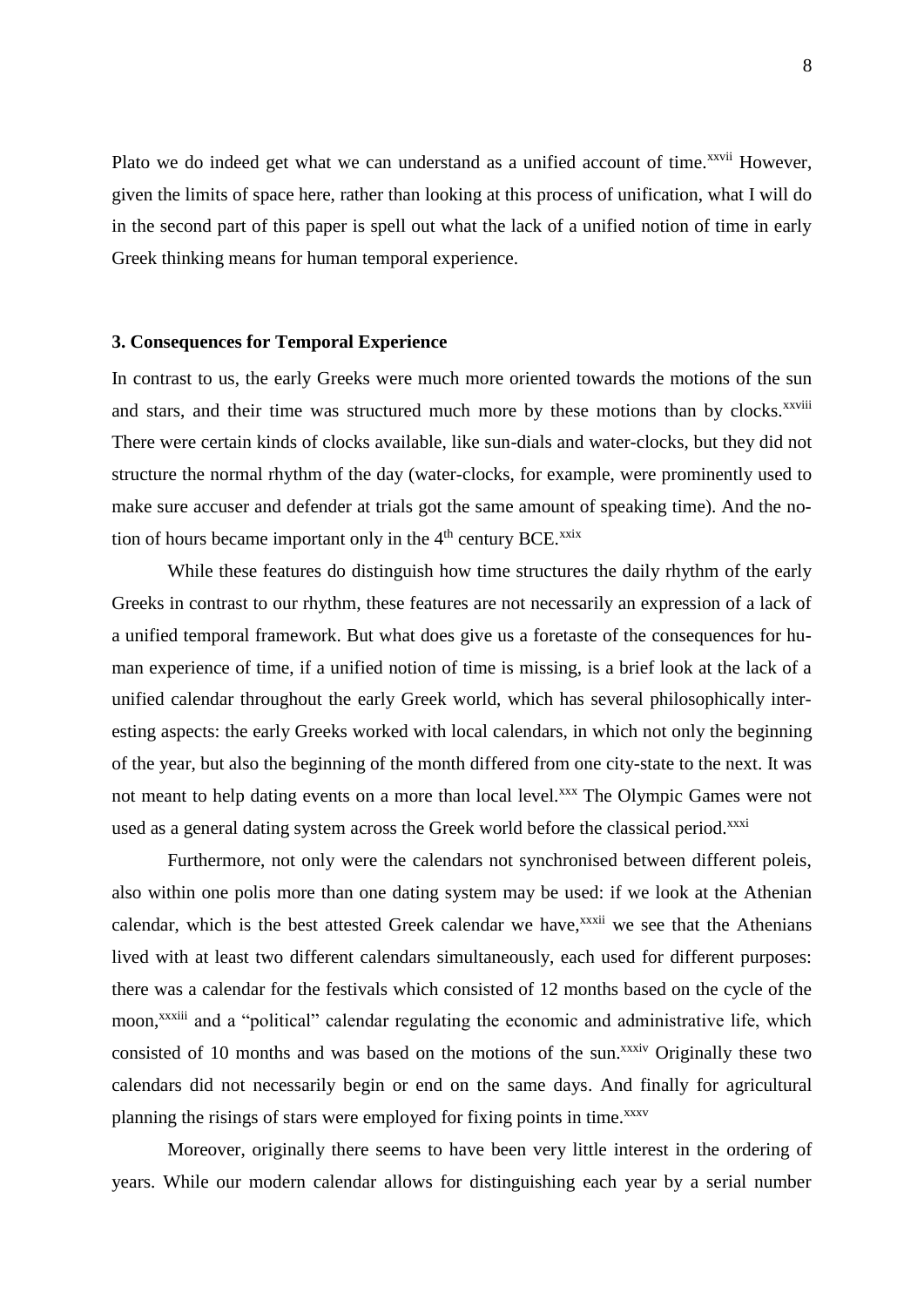from all other years, accommodating any future or past date, the Attic calendar was not originally set up for such a sequential ordering of years and did not provide an easy way to do so. In Athens, the different years were identified by the names of the magistrates in power in a given year, which allows for ordering years back in time for a couple of generations, but it did not provide a means to date forward (in the way in which we talk about, say, "in 2050"). The year for the Greeks was first and foremost marked out by the alteration of summer and winter, not by absolute serial numbers; events were dated relative to other events. (Of course, also for us, the number we give to years is not absolute but refers to the years after the birth of Christ or the Hijri of Mohammed, or some other significant event. This significant event is, however, kept as a fixed point, with respect to which all years are determined; by contrast, with the early Greeks, some events used for local dating seem to have lost their relevance soon after the dating, and so were not used any longer.)

Finally there is a lot of what we may call "manipulations" of the calendar: the duration of each month was not fixed in advance, but could vary. Furthermore, the coordination between the solar and the lunar year was initially done by inserting an additional month every now and then simply by repeating an existing month (as if we would say "between December and February we will have January twice"). While the astronomers suggested different cycles for inserting the additional months, it seems that the poleis did not adhere to a fixed pattern for these insertions.<sup>xxxvi</sup> And in general, the calendar could be subject to political or military concerns, controlled by the magistrates. xxxvii Given these possibilities for *ad hoc* manipulations, in addition to the fact that one city-state would base its calendar on the successions of its main politicians, another one on the term of office of its main priestess, etc., we should not be surprised to see, for example, that Thucydides has to put some effort into telling his readers *when* the battles he describes in his book are happening.<sup>xxxviii</sup>

But as mentioned already above, the lack of a unified calendar is an expression of a more basic lack in conceptual unity. One reason for this lack of a unified temporal framework is also one of the most important differences between early Greek conceptions of time and more modern ones: the fact that past, present, and future were not seen as being on the same footing in a linear sequence. This is not a question of existence, as we find it in contemporary presentist discussions about the question whether only the present or what is present exists<sup>xxxix</sup> or also the past and future (or what is past and future). Rather what we are facing with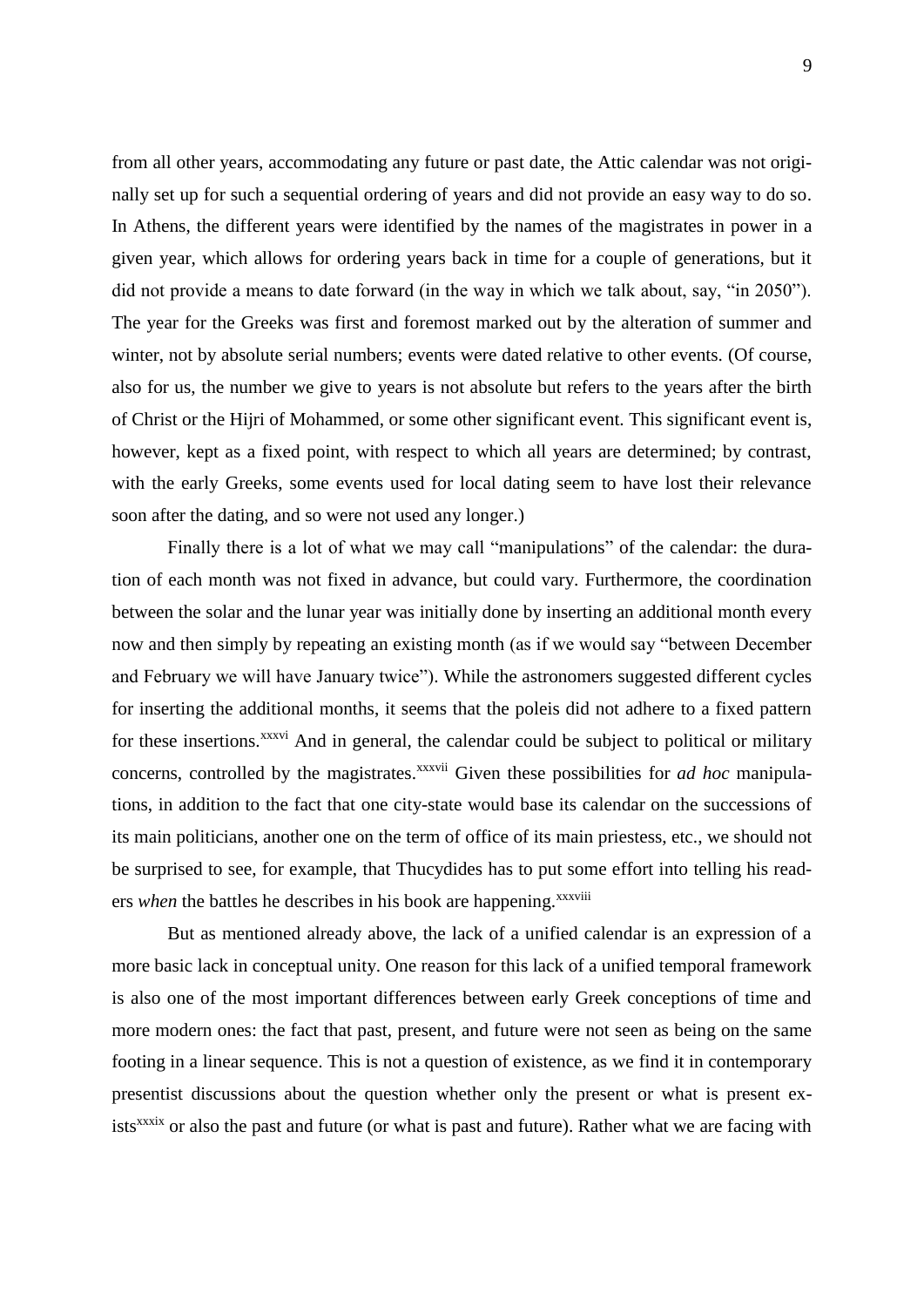these early Greeks is the lack of thinking of past, present, and future as constituting a linear order (a linear order presentists can also subscribe to).

For the early Greeks the present seems to indicate a point of view from which we look towards the past or the future. Contra presentists and growing block theorists the future also in some sense may be there already, but, in contrast to block universe theorists, the present is distinct vis-à-vis the past and the future, and in contrast to moving spotlight theorist we do not find any hint of the idea of the objective passage of the present.

Furthermore, for the early Greeks, present actions are seen as less directly prepared for by actions in the past so that I could say "I am doing X today so that I can do Y tomorrow, and Z the day after tomorrow", since the idea that different days have different qualities in ways important for our actions and that we have to seize the right moment for an action is much more dominant. And the right moment cannot necessarily be brought about by us; rather we have to react to whatever the present moment may bring, and cannot assume that our planning in the past will prepare us for an action now or in the future. One way the coming about of the right moment can be influenced to some degree, however, is by leading a virtuous life – we saw the idea that morality can either prepare the possibility for the right time to come about (as in Pindar), or that moral chaos can lead to temporal chaos in the sense that immoral behaviour can deform normal temporal structures (as in Hesiod).

Also the conceptualisation of the future is remarkably different: the future seems not to have been viewed as a predictable extension of our present on the calendar given that we do not know in advance when exactly the current month will end nor is it easy to specify years in advance. To some degree future-directedness may be integrated with the present in the notion of *kairos*, the idea of a crucial time to act which will have important effects later on. But again this is not a future that is in any sense predictable or can be planned by us. In general there seems to have been much less planning in the way we are used to, for which a unified and convenient calendar is an important precondition (and much less conceptual possibility to do so). Rather, the most important planning is independent of the succession of years according to serial numbers: it is either agricultural planning,<sup>xl</sup> which is done in accordance with the seasons, or the planning of civic duties, which is also not tied to the progression of years, but to the repetition of the political cycle. While there certainly was some planning into the future, for example, for organizing the panhellenic games and other festivities, this form of planning could also basically work within a cyclical notion (of four years, in the case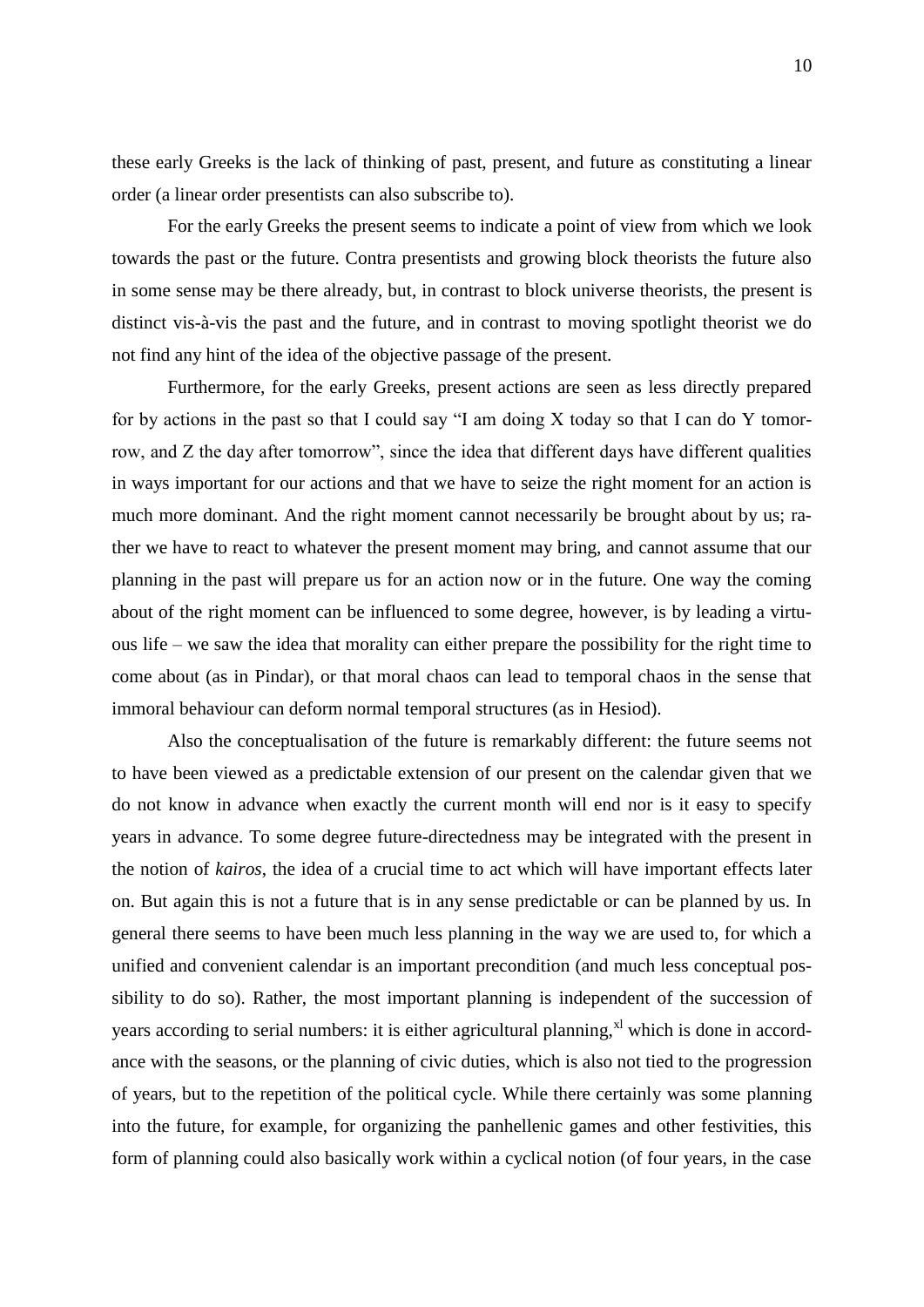of the Olympic Games), and would hardly needed to rely on the sequential ordering of years. In some sense the future seems to have been treated more similar to the past: for the agricultural calendar with the cyclical repetition of the seasons, the future does not seem to differ very much from the past, since if the harvest time is now in the future, it will soon be past, and then future again. This treatment of the future may also be one reason why it is never expressed as a subject until the  $5<sup>th</sup>$  century.<sup>xli</sup>

Furthermore, the aspect of an action was sometimes more important than its exact temporal location. So at times it seems to have been more significant to express whether some process or state of affairs is finished or continuing, whether it is durative or point-like.

Finally, we saw that the different temporal notions are not related to each other – notions of succession, of duration, of measurable time, and of agency describe completely independent temporal aspects tied to different kinds of experiences (as we would, perhaps think of a business meeting and hiking on our own through the Scottish Highlands as unrelated experiences, even though we could of course still put them in the same calendar). Also in contemporary thought we sometimes use exact, discrete dating alongside inexact, analogue notions of duration or of past, present, and future. But these inexact notions nevertheless are such that in principle they could be made more precise  $-$  if we talk about a time that is too long lasting because it is wasted, we are usually able to translate this easily into "I have wasted a whole day", or even "two wholly wasted hours".<sup>xlii</sup> So there is no problem for us to connect the duration that is lasting too long with a measuring framework (even if the measurement may not be very precise). By contrast, the early Greeks would not necessarily embed a time that lasts too long in their calendar. Such a time may not be related to the idea of measurability and there does not seem to be an expectation that all the different temporal phenomena are compatible by being situated in a common framework.<sup>xliii</sup>

And this is exactly one point where the early Greek conceptualisation of temporal structures may be philosophically fruitful for us: even if in scientific and historic contexts a unified temporal framework is essential, in other contexts assuming less of a unified understanding of all temporal occurrences may do more justice to the way we experience the world. We are used to being able to put everything into one calendar and to structuring our experiences to some degree according to this calendar (tomorrow I will do X from 9am to 10am, so that I am then prepared for doing Y from 10am to noon, etc.). But some experiences clearly seem to have their own temporal structure, that we cannot know beforehand, and that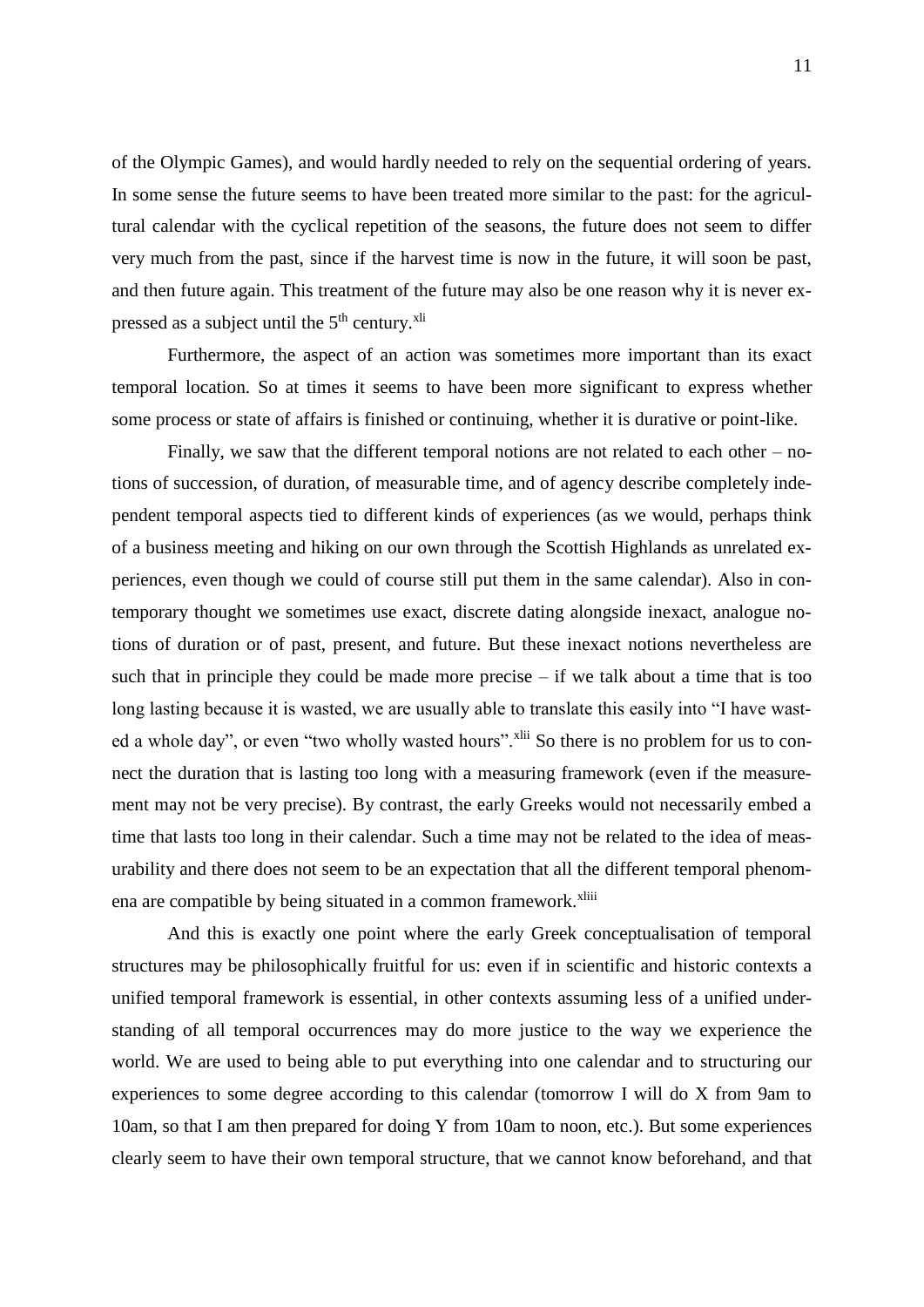we thus cannot integrate into our calendar plan in the same way, as when we meet a friend, or when we develop a thought – can we really say that developing this idea will take me one hour, so I block one hour of the day for that? And if we want to console somebody in her grief or attempt to forget something – do these actions not have their own temporal structures that we cannot anticipate in advance?<sup>xliv</sup>

Of course we will be able to situate them in our calendar *afterwards*, but in the cases named there is no way to know their temporal structure (their duration, exact order, and specific markers) in advance. Here our temporal experience may be formed almost exclusively by what is done, and not by a neutral temporal framework. Accordingly, we do more justice to these occurrences if we approach them by letting them unfold their own temporal structure; and we may get into problems if we start by assuming them to be compatible with our standard scheduling – the way we use our calendars for future happenings suggests that we could know or at least estimate their temporal duration within a neutral framework.

Furthermore, we all know the phenomenon that our experience of time depends on what is done during this time (time is experienced as short if lots of things happen, but as long, if nothing is done during this time) and also on how involved we are, for example, whether we are agents of a certain event or not. The fact that our perception of temporal structures seems to depend on agency – we seem to perceive events as occurring closer in time when they are an action of ours and further apart if they are not<sup> $x/v$ </sup> – also shows that in a non-scientific context we are not simply starting from a neutral temporal framework in which everything gets objectively measured in its temporal duration. Implicitly we are working with a much less unified understanding of time. And the early Greeks show us that such a unified and neutral account is much less natural and obvious than we may typically assume.<sup>xlvi</sup>

#### **Bibliography:**

- Andersen, H. (2013) "The Representation of Time in Agency," in H. Dyke and A. Bardon (ed.), *A Companion to the Philosophy of Time*, Oxford: Wiley-Blackwell.
- Bickermann, E. (1968) *Chronology of the ancient world*, London: Thames&Hudson.
- Campbell, J. (1997) "The Structure of Time in Autobiographical Memory," *European Journal of Philosophy* 5, 105-118.
- Christesen, P. (2007) *Olympic Victor Lists and Ancient Greek History*, Cambridge: Cambridge University Press.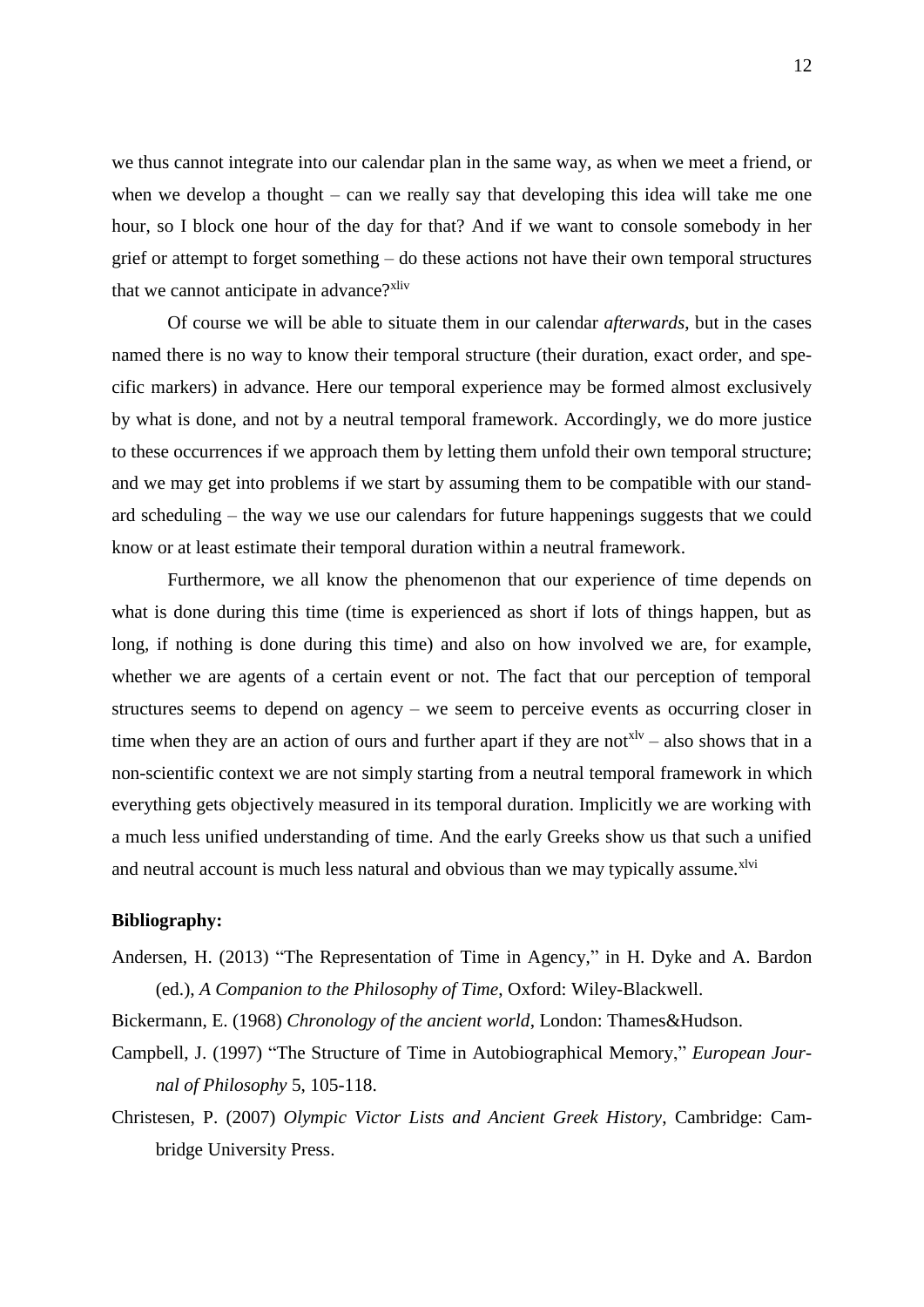- Fränkel, H. (1955)"Die Zeitauffassung in der frühgriechischen Literatur," in F. Tietze (ed.) *Wege und Formen frühgriechischen Denkens*, Munich: Beck, 1-22.
- Friedman, W. (1990) *About time: inventing the fourth dimension*, Cambridge (Mass.): MIT Press.
- Haggard, P., Clark, S., and Kalogeras, J. (2002) "Voluntary action and conscious awareness," *Nature Neuroscience* 5, 382-385.
- Hallowell, I. (1937) "Temporal Orientation in Western Civilization and in a Pre-literate Society," *American Anthropologist* 39, 647- 670.
- Hesiod (1943) *Works and Days*, in H. Evelyn-White (ed. and trans.), *Hesiod, the Homeric Hymns and Homerica*, Cambridge (Mass.): Harvard University Press.
- Homer (1924 and 1925) *The Iliad,* trans. A.T. Murray, Cambridge (Mass.): Harvard University Press, volume I and II.
	- (1919) *The Odyssey,* trans. A.T. Murray, Cambridge (Mass.): Harvard University Press.
- Hippocrates (1959) *Regimen in acute diseases*, trans. W.H.S. Jones, Cambridge (Mass.): Harvard University Press.
- (1960) *On Fracture*, trans. E.T. Withington, Cambridge (Mass.): Harvard University Press.
- James, W. (1890) *The principles of Psychology*, New York: Henry Holt and Company.
- Krantz, D., Luce, D., Suppes, P. and Tversky, A. (2006) *Foundations of Measurement*, San Diego: Academic Press.
- Kühner, R. and Gerth, B. (1898) "Ausführliche Grammatik der Griechischen Sprache, Zweiter Teil: Satzlehre," vol. 1, Hannover: Verlag Hahnsche Buchhandlung.
- Le Poidevin, R. (2000) "The Experience and Perception of Time," *Stanford Encyclopedia of Philosophy*.
- Mayo, B. (1950) "Is There a Sense of Duration?," *Mind* 59, 71-78.
- McCormack, T. and Hanley, M, (2011) "Children's reasoning about the temporal order of past and future events," *Cognitive Development* 26, 299-314.
- Meritt, B. D. (1928) *The Athenian calendar in the fifth century*, Cambridge (Mass.): Harvard University Press.
- Onians, R. B. (1954) *The Origins of European Thought: About the Body, the Mind, the Soul, the World, Time and Fate*, Cambridge: CUP.
- Owen, G. E. L. (1966) "Plato and Parmenides on the Timeless Present", *Monist* 50, 317-340.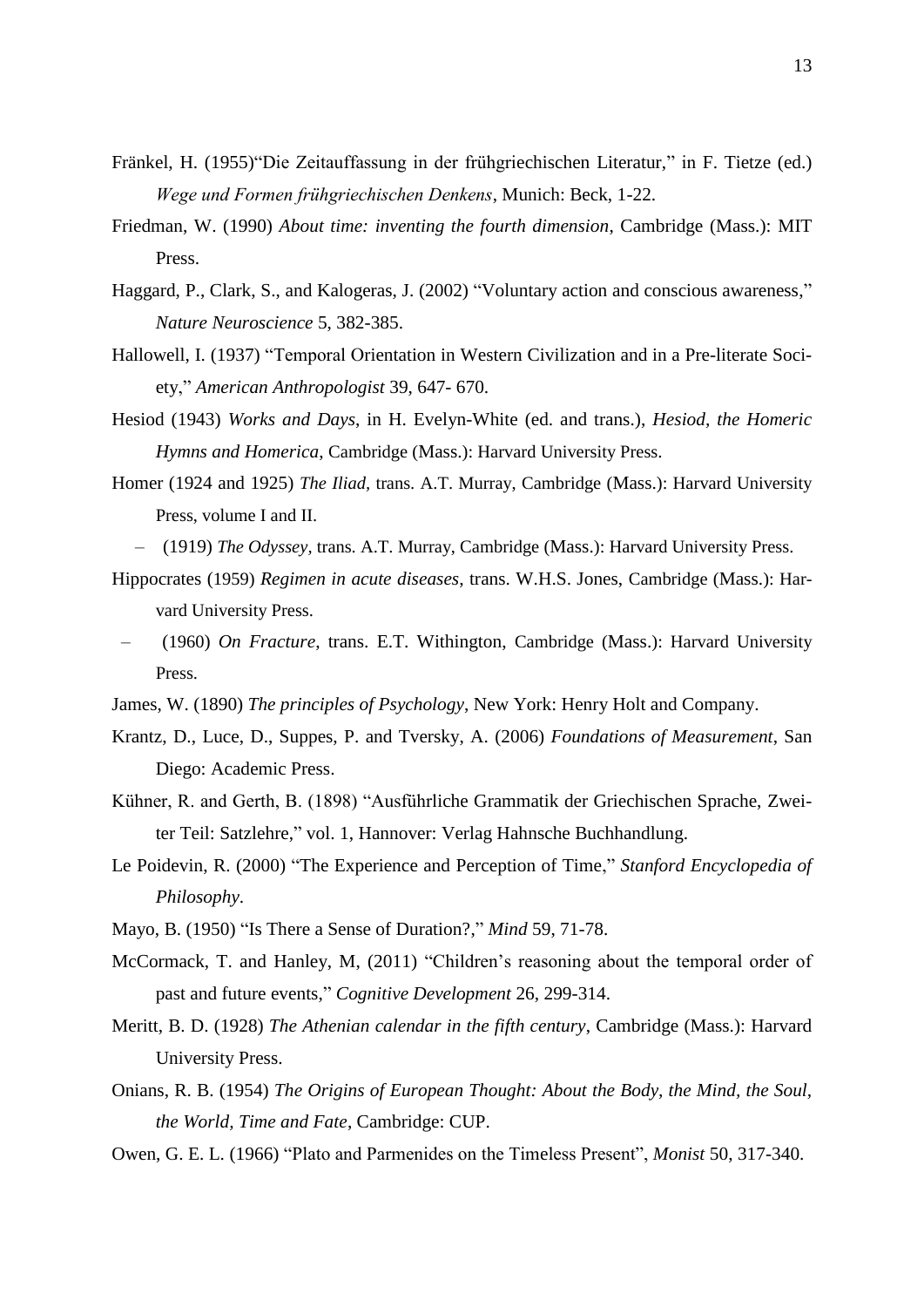Parmenides, *Fragmente*, in H. Diels and W. Kranz (eds.), *Fragmente der Vorsokratiker*, Berlin: Weidmann'sche Verlagsbuchhandlung.

Pindar (1997) *Olympian Odes, Pythian Odes*, Cambridge (Mass.): Harvard University Press.

- Pöppel, E. (1978) "Time Perception", in R. Held et al. (eds.), *Handbook of Sensory Physiology*, Vol. VIII: *Perception*, Berlin: Springer-Verlag.
- Pritchett, W. K. and Neugebauer, O. (1947) *The calendars of Athens*, Cambridge (Mass.): Harvard University Press.
- Sattler, B. *Natural Philosophy in Ancient Times: Logical, Methodological, and Mathematical Foundations for the Theory of Motion*, book manuscript.
	- *Ancient Notions of Time*, book manuscript.
- Sophocles (1964) *Oedipus at Colonus*, in M. Griffith, G. Most, D. Grene, and R. Lattimore (eds. and trans.), *Sophocles I*, Chicago: University of Chicago Press.

Taplin, O. (1992) *Homeric Soundings: The Shaping of the Iliad*, Oxford: Clarendon Press.

- Theunissen, M. (2000) *Pindar. Menschenlos und Wende der Zeit*, Munich: Beck.
- Thucydides (1919 and 1921) *History of the Peloponnesian War*, trans. C.F. Smith, Cambridge (Mass.): Harvard University Press, vol. I and III.
- Williams, B. (2002) *Truth and Truthfulness: An Essay in Genealogy*, Princeton: Princeton University Press.

ii See, for example, Le Poidevin 2000 and Pöppel 1978.

1

<sup>v</sup> For a fuller discussion see my book manuscript *Ancient Notions of Time*.

<sup>&</sup>lt;sup>i</sup> By "temporal experience" I want to understand not only our conscious (perceptual) experience of time and temporal phenomena, but also our psychological relation to time more generally.

iii See Campbell 1997, 107.

iv Campbell 1997, 108 understands autobiographic memory as linearly structured since he sees it as based on our "conception of the self as spatiotemporally continuous".

vi See Taplin 1992, especially 14-26.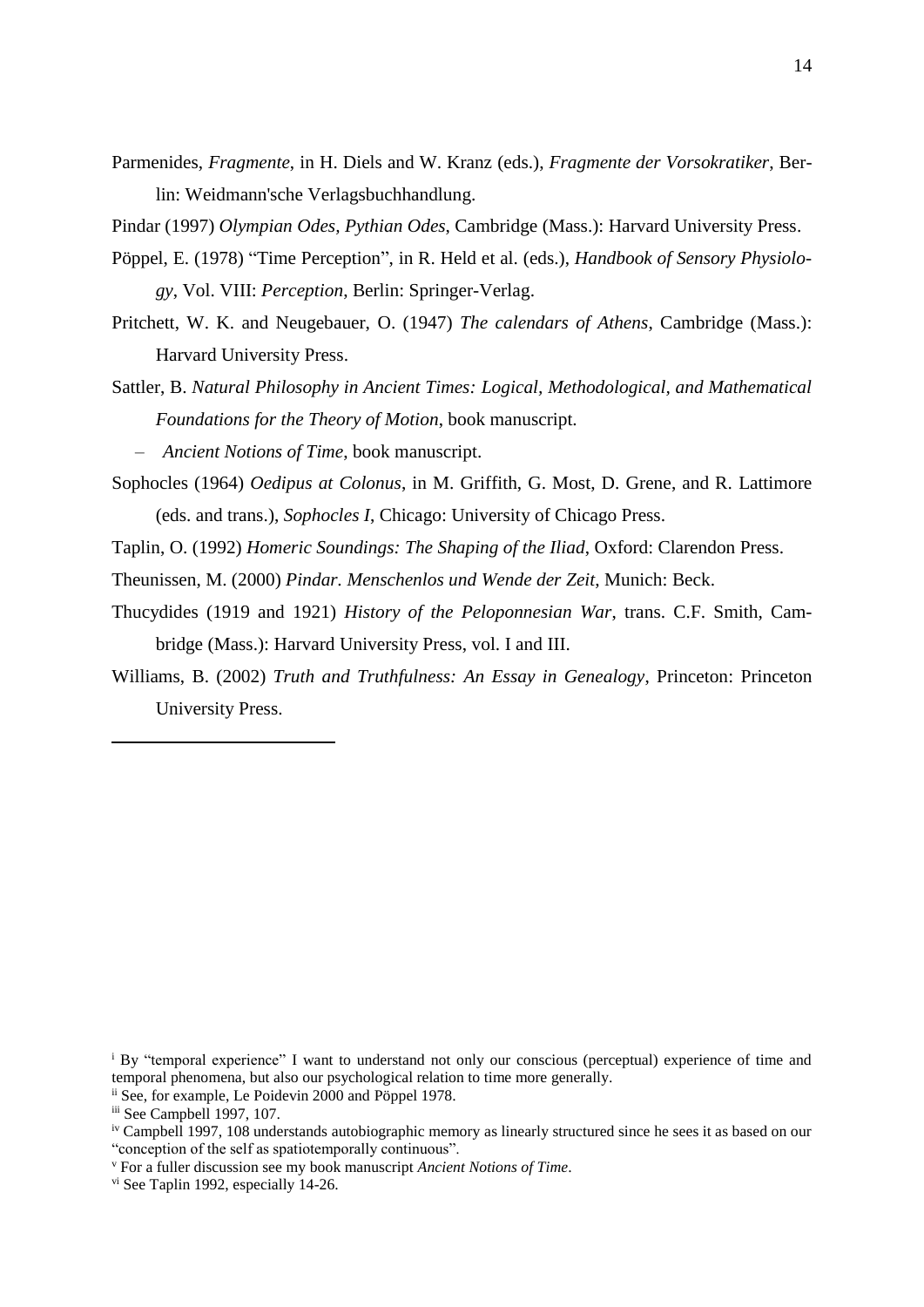vii For example, the famous Pylaimenes inconsistency: king Pylaimenes is killed in book V of the *Iliad*, but reappears to mourn the death of his son Harpalion in book XIII.

viii We know, of course, that the Greeks were besieging Troy for nine years, but it is not *chronos* that is measured in years.

ix By measure I do not simply mean that some period is taken to be too short or just right or too long (which presumably is a comparison with whatever we take the right time to be). Thus, I am not working with mere ordinal measurements where all that is preserved of the things to be measured is order but no concatenations can be taken into account, cf. Krantz et al. 2006, 2-3 and 11. Rather, I understand by measurement here that we are dealing with cases where we can also say that two days are twice as long as one day and that there may be so and so many days to a month or year.

<sup>x</sup> Mayo 1950, 71–8

1

xi For Mayo the "sense of duration and the faculty of measuring length of time are the same thing"  $(71)$  – an assumption which seems doubtful if we look at the understanding of temporal experiences in early Greeks times. xii Cf. also Campbell 1997, 105.

xiii We also find *hysteron* used as a temporal adverb, for example, in *Iliad* I, 27 or VII, 30.

xiv Cf., for example, Hesiod, *Works and Days*, lines 764 ff. and Onians 1954, 411-415.

xv Cf. Fränkel 1955.

xvi Onians 1954, 413f. He describes such a day as not lasting just a day but "as a phase of fortune of greater or less duration".

xvii Cf. especially, *Regimen in acute diseases* XX, XXXV, and XLI.

xviii Cf. Theunissen 2000.

xix For a similar structure in modern debates on agency cf., for example, Andersen 2013, 472.

xx Cf. Kühner and Gerth 1898, §381.

xxi This is a function of the present we are of course used to, for example, when we say "2 plus 2 *is* 4", but it is a function that is only developing in early Greek thinking.

xxii Cf. Owen 1966 for reading this as indicating eternity, and my defence of it in my *Natural Philosophy in Ancient Times*, which should also make it clear why I do not think Parmenides can be understood as a "Block Universe" theorist, as some people have claimed him to be.

xxiii Cf. *Iliad* I, 70 and, *Theogony* 38. In Hesiod's *Theogony* 32-33 we find "things that shall be and things that were before; and they bade me sing of the race of the blessed ones who always are". Here the present does not get the status of the point from which we look at past and future things. But again the present is not on the same footing as past and future; rather, it refers to everlastingness.

xxiv Interestingly, James 1890 in his account of the present uses a similar language: "the practically cognized present is no knife-edge, but a saddle-back, with a certain breath of its own on which we sit perched, and *from*  which we look in two directions into time" (609, my italics). However, this does not prevent him from understanding time as a linear sequence (see, for example, 629).

xxv Cf. also *Nemean Ode* 4, 43, *Olympian Ode* 8, 28 and Fränkel 1955.

xxvi Cf. also Williams 2002, 154 and chapter 3.

xxvii See my book manuscript *Ancient Notions of Time*.

xxviii This orientation was of course the case in most later times and changed only relatively late in history.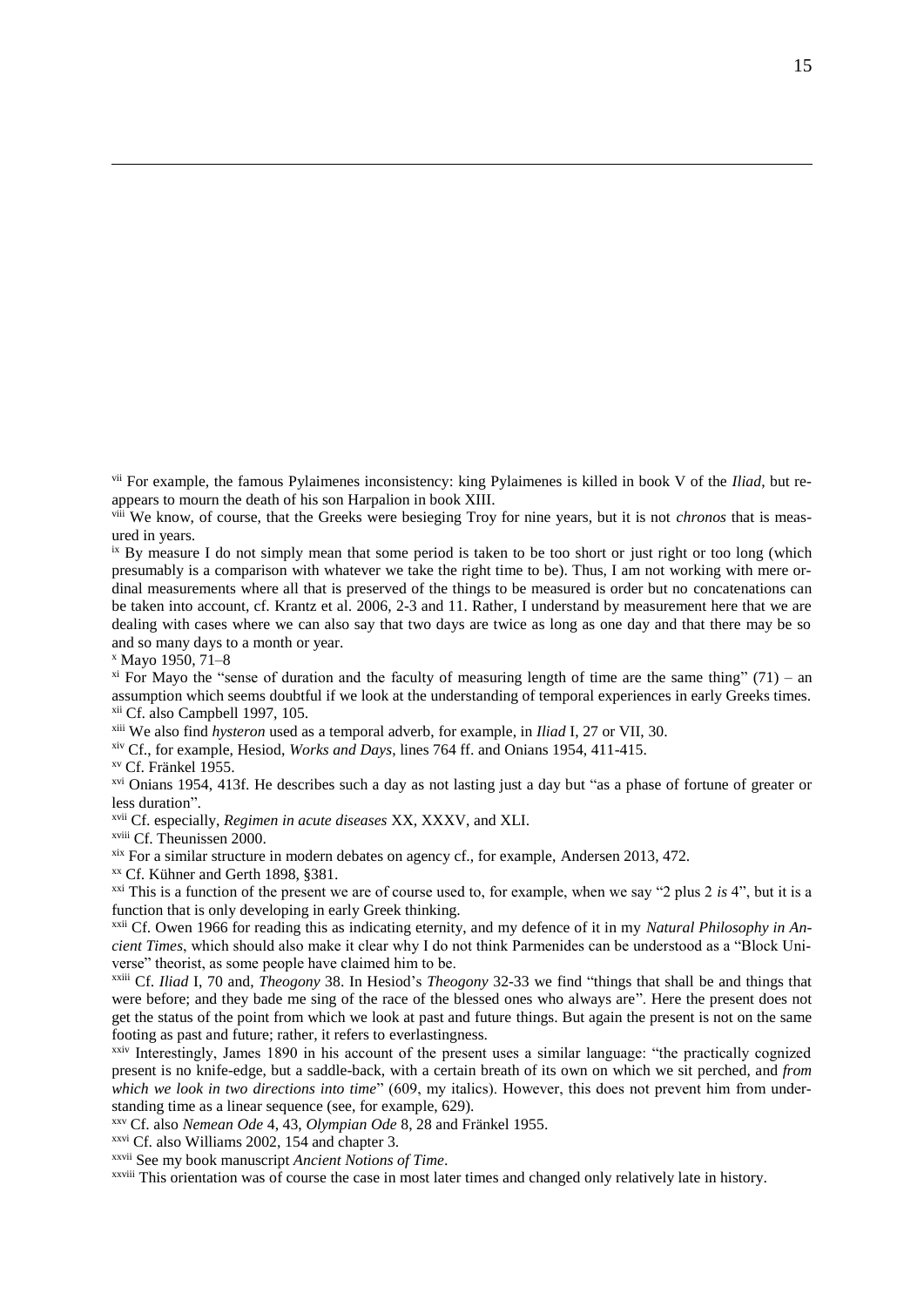xxix Cf. Bickermann 1968, 15.

1

xxx While we are used to the differences between the Gregorian and other calendars, like the Jewish or Islamic one, we also have a clear mode of converting one into the other. With the ancient Greeks, by contrast, this was much more difficult, since in each local calendar a lot was done on an *ad hoc* basis.

xxxi Hippias of Elis is reported to have compiled the first victor lists around 400 BCE, see Christesen 2007, 2 and 47-48. But even from the classical period onwards, these lists seem to have been used mainly by chronographers and historians, while, according to Christesen 11, "individual communities continued to maintain their own eponym systems".

xxxii Cf. Bickermann 1968, 34. Unfortunately, our testimony for the Athenian calendar is mainly from the 5th century onwards, so from a somewhat later time than the one I am mainly focusing on (and presumably after important reforms in the official calendar under Kleisthenes in the late  $6<sup>th</sup>$  century).

 $x^x$ <sup>xxxiii</sup> Even though the purpose of this calendar was mainly religious in the  $5<sup>th</sup>$  century, it is usually called the "civil calendar" in the literature. Because some effort was made to connect it also with the solar year, it is also called a luni-solar calendar; for both points see Pritchett and Neugebauer 1947, 5.

xxxiv This second calendar is called the "prytany calendar" or "senatorial calendar", see Pritchett and Neugebauer, 35. See Meritt 1928, 123ff. for the relationship between prytany (senatorial) and civil years.

xxxv As we find it, for example, in Hesiod's *Works and Days*.

xxxvi See Bickermann 1968, 28-30 and 35. In Athens only the civil calendar was tempered with, while the prytany calendar seems to have been free from intercalation, see Bickermann, 37 and Meritt, 71.

xxxvii For example, Thucydides, *The Peloponnesian War*, V, 54 reports on the attempt of the Argives to manipulate the calendar in such a way as to get a few more days of fighting before the holy month would start when battles were forbidden; cf. Pritchett and Neugebauer 1947, 4-5.

xxxviii See Thucydides, beginning of book II, where he dates the beginning of the Peloponnesian war by referring to the dating system of the three most important poleis, to the priesthood at Argos, the *ephor* at Sparta, and the *archon* at Athens, as well as to the "16th month after the battle of Poteidea" and the opening of spring.

xxxix Or whether everything that is is present.

xl One of the central points of Hesiod's *Works and Days*.

<sup>xli</sup> Developmental literature on time suggests that reasoning about the future requires abilities in addition to those about the past so that, at least in early child development, understanding of past and future are not simply on the same footing (see McCormack and Hanley 2011, especially 303 and 311). Reasoning about past events only requires retrieving a sequence from memory and then reasoning about it, while reasoning about future events in addition requires the mental construction of a novel series of events.

xlii And we may use relative dating in identifying a past event as having occurred before the fall of the Berlin Wall or as having taken place on the day of the Brexit referendum. But, again, we usually assume that we can translate this into a dating relative to the birth of Christ, etc.

xliii Research on temporal notions in other cultures has also pointed out that our Western understanding of time is "neither natural nor intuitive but is the result of a gradual, constructive process" (so Friedman 1990, 103). Perhaps the most interesting understanding of time for us that Friedman discusses is that of the Mursi in Ethiopia, for whom our exact position in a lunar cycle is not a question of exact measurement but of social consensus (105).